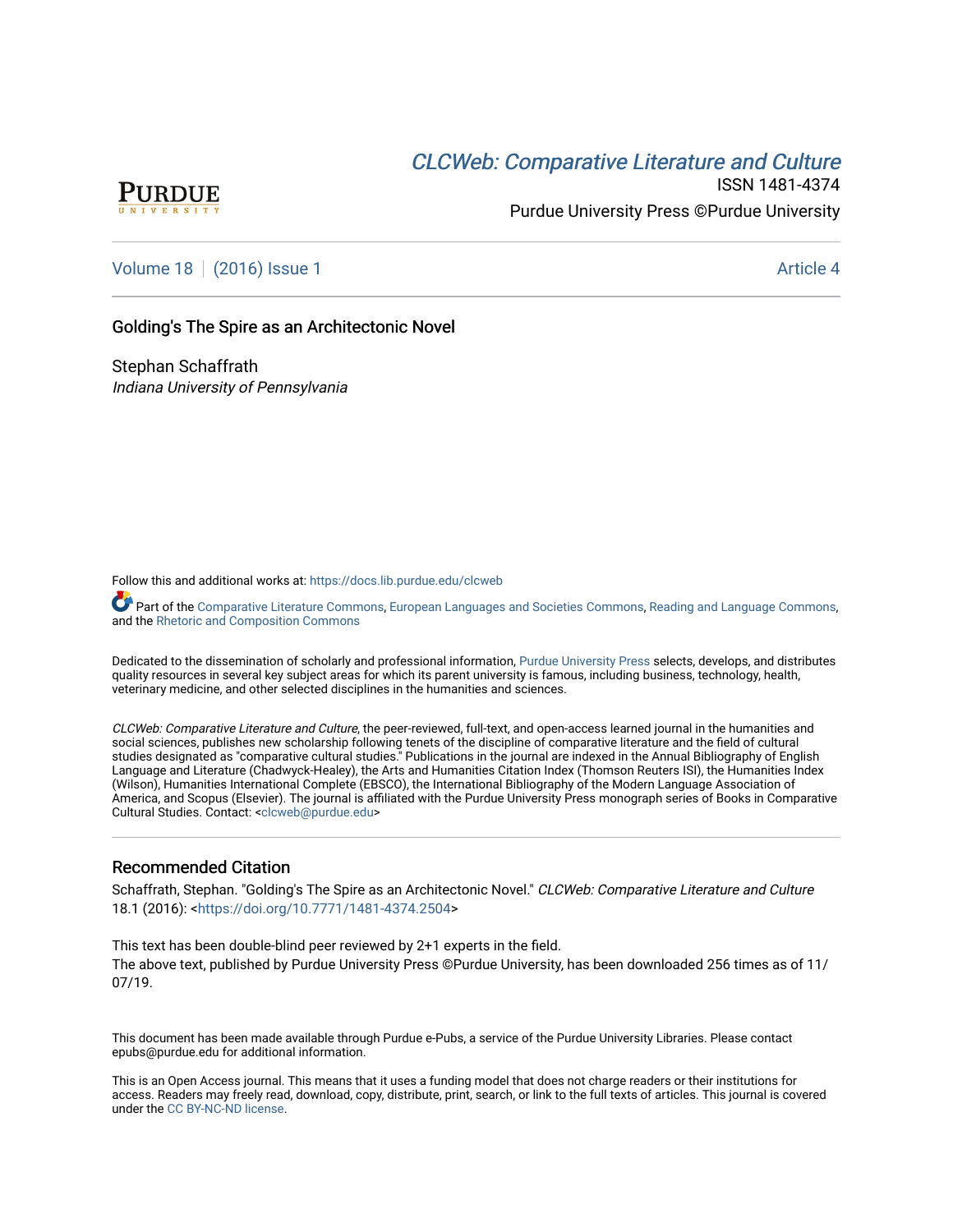**PURDUE** UNIVERSITY PRESS <[http://www.thepress.purdue.edu>](http://www.thepress.purdue.edu/)

## *CLCWeb: Comparative Literature and Culture*



ISSN 1481-4374 [<http://docs.lib.purdue.edu/clcweb>](http://docs.lib.purdue.edu/clcweb) Purdue University Press **©**Purdue University

*CLCWeb: Comparative Literature and Culture*, the peer-reviewed, full-text, and open-access learned journal in the humanities and social sciences, publishes new scholarship following tenets of the discipline of comparative literature and the field of cultural studies designated as "comparative cultural studies." In addition to the publication of articles, the journal publishes review articles of scholarly books and publishes research material in its *Library Series.*  Publications in the journal are indexed in the Annual Bibliography of English Language and Literature (Chadwyck-Healey), the Arts and Humanities Citation Index (Thomson Reuters ISI), the Humanities Index (Wilson), Humanities International Complete (EBSCO), the International Bibliography of the Modern Language Association of America, and Scopus (Elsevier). The journal is affiliated with the Purdue University Press monograph series of Books in Comparative Cultural Studies. Contact: [<clcweb@purdue.edu>](mailto:clcweb@purdue.edu)

#### **Volume 18 Issue 1 (March 2016) Article 4 Stephan Schaffrath, "Golding's** *The Spire* **as an Architectonic Novel"** <http://docs.lib.purdue.edu/clcweb/vol18/iss1/4>

Contents of *CLCWeb: Comparative Literature and Culture* **18.1 (2016)** [<http://docs.lib.purdue.edu/clcweb/vol18/iss1/>](http://docs.lib.purdue.edu/clcweb/vol18/iss1/)

**Abstract:** In his article "Golding's *The Spire* as an Architectonic Novel" Stephan Schaffrath analyzes William Golding's work as an excellent example of one of Mikhail Bakhtin's early critical concepts. In contrast to most literary entertainment which thrives on the readers' suspension of disbelief, *The Spire* challenges readers to actively and consciously interpret its text, thus raising readers' awareness as participants in the reading act. *The Spire* achieves this by presenting readers with a novelistic world seen more or less through the eyes of a pseudo narrator, a third-person narration style that consistently and regularly — yet subtly — delves into the main character's mind. *The Spire* constitutes a commentary on the human tendency to take positivistic shortcuts in epistemological endeavors by building into its narrative fabric Bakhtin's notion of the once-occurrent, never-repeatable nature of one and every act.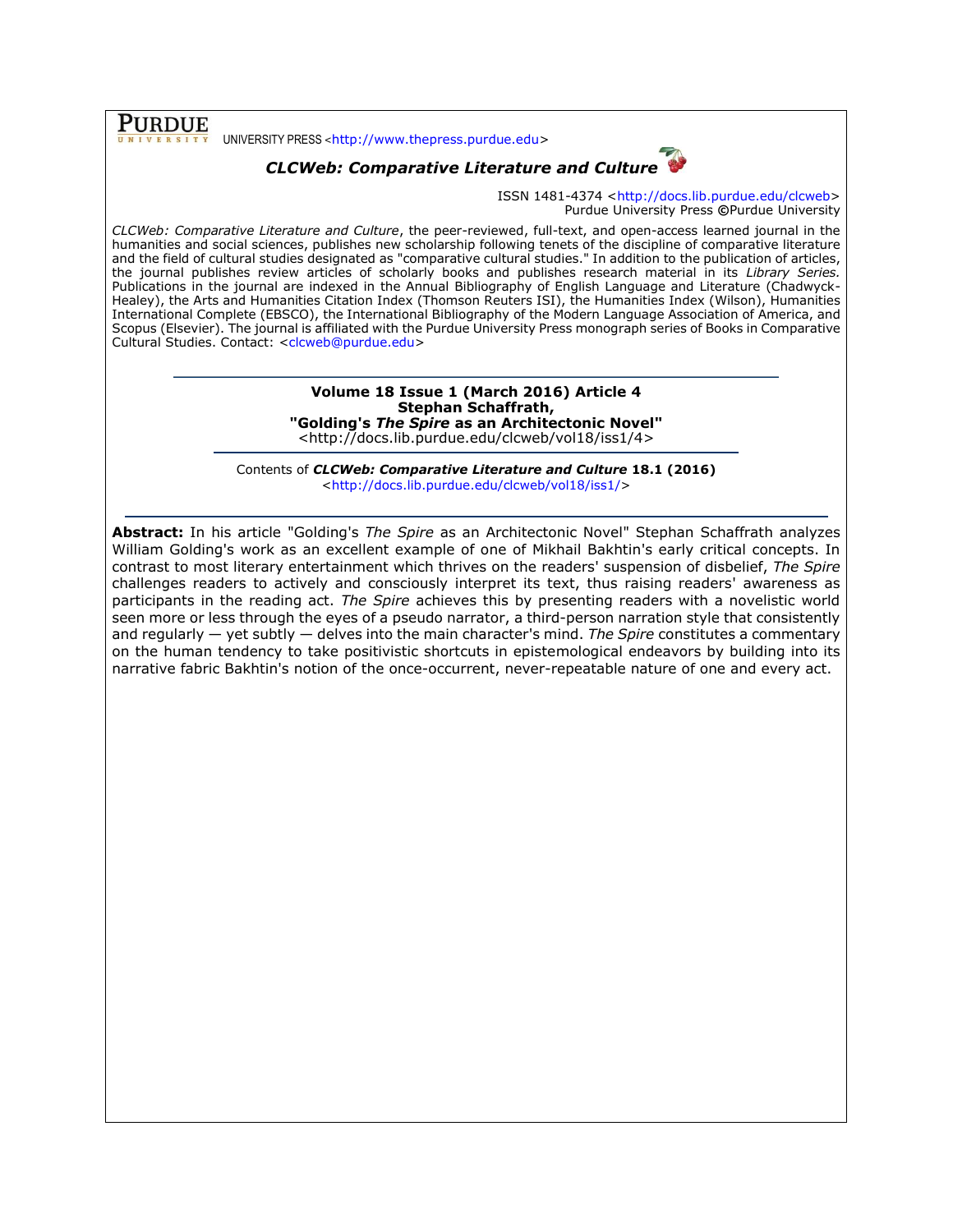### **Stephan SCHAFFRATH**

#### **Golding's** *The Spire* **as an Architectonic Novel**

Beginning with his first novel, *The Lord of the Flies*, William Golding established himself as a master of the nebulous, yet richly informative style of narration later earning him the Nobel Prize in Literature. Much of Golding's work, and *The Spire* in particular, differs from more traditional and simply crafted and structured narratives. In contrast to most literary entertainment which thrives on the readers' suspension of disbelief, *The Spire* challenges readers to consciously interpret its text, thus raising readers' awareness of the participatory and unique nature of their reading acts, their architectonic awareness (see Schaffrath [<http://dx.doi.org/10.7771/1481-4374.1299>](http://dx.doi.org/10.7771/1481-4374.1299)). The Spire achieves this by presenting readers with a novelistic world more or less through the eyes of the physically, mentally, and spiritually unwell main character, Jocelin, who constitutes a pseudo narrator. This architectonic awareness in readers is achieved by Golding's amalgamation of third and first person narration styles.

Mikhail Bakhtin's concept of architectonics holds great potential in the field of literary criticism, even though it has been vastly overlooked by scholars, at least in the English-speaking world. It presumably owes its obscurity to the fact that it is conceptually buried within one of Bakhtin's earlier and more abstract works and overshadowed by his better known and perhaps more palatable, as well as more salient work. It is conceivable that Bakhtin never considered architectonics a specific theoretical application in literary criticism. Bakhtin used the term sparsely and in context with other concepts and theories such as ethics or the chronotope, the latter of course being one of Bakhtin's best-known theoretical concepts. There are no books, chapters, or single papers specifically dedicated to architectonics. However, the precise and conspicuous manner in which Bakhtin uses the term "architectonics" (or simply in the adjective form "architectonic") produces a lucid structural approach to reality, an impressive feat considering that reality is evidently too complex to ever be captured in its entirety by the human mind. Architectonics serves as a bridge to span the epistemological chasm that exists between the necessarily practical approaches of applied sciences and technologies on the one hand and the fact that our existences are infinitely complex in nature and therefore elude absolute (and thus finite) measurement on the other hand. Even in the physical sciences, which are perceived as precise studies of our world and thus evoke positivist confidence, there are no absolute certainties in regard to physical measurements (for example, there is no conceivable largest or smallest numbers not to mention irrational numbers, Einsteinian relativity, or Heisenberg's uncertainty principle) and the uniqueness of each biological entity such as humans allows us to measure behavior (including cognitive processes) at best in terms of patterns and statistical probabilities. Architectonics offers an approximate approach to reality in the same vein as chaos theory, the scientific study of complex systems: "whereas the Newtonians focused on the clock as an appropriate image for the world, chaos theorists are apt to choose the waterfall. The clock is ordered, predictable, regular, and mechanically precise; the waterfall is turbulent, unpredictable, irregular, and infinitely varying in form" (Hayles 8). And in the study of literature especially, one is hard pressed to find a balance between the illusions of absolute values and nihilistic relativism. As Bart Keunen puts it, "as a scientific discipline, the insights provided by literary theory must inevitably be into a world of highly movable images, a world that originates and exists solely in the brain of those participating in narrative exchanges" (3). Bakhtin's attempt to conceive an architectonic (that is, structural) approach to anything that pertains to our elusive human experiences is therefore all the more daunting.

Bakhtinian architectonics bears kinship to what appears to be Golding's own authorial intent in *The Spire*. Golding outdid himself in producing a narrative that invites readers to not only enjoy the subtly refined hilarity of the novel's commentary on the central character's moral and mental frailties, but more importantly to become a cognizant participant in the narration itself. As such, according to Gary Morson's view of great works, *The Spire* would find itself in excellent company, as it actively evokes a Bakhtinian reading: "Bakhtin's preferred way of reading, which he calls 'creative understanding,' allows author and reader, the time of composition and the time of comprehension, to interact. One creates a dialogue by means of which their two voices produce something unforeseen. One lets Shakespeare, Goethe, or Tolstoy challenge us, and so, comprehending that challenge, struggles with it and offers tentative replies" (4). *The Spire*'s instigation for a reader's "creative understanding" is compounded by its selfawareness, its tendency to discourage its reader from any potential suspensions.

Architectonics is a concept that can be filtered out of one of Bakhtin's earlier and almost lost writings, *Toward a Philosophy of the Act*, whose genesis Michael Holquist estimates somewhere between 1919 and 1921 (viii). This work "reveals new filiations between the themes that first appear here and will guide Bakhtin's thinking throughout the course of his long life … the relation between the world as experienced in actions and the world as represented in discourse — these are all broached here in the white heat of discovery" (Holquist ix). Even at this early stage, Bakhtin offers not a scientific system that provides a precise and reliable method but rather a valuation approach: "it is not our intention to construct a logically unified system of values with the fundamental value  $-$  my participation in Being  $$ situated at the head, or, in other words, to construct an ideal system of various possible values. Nor do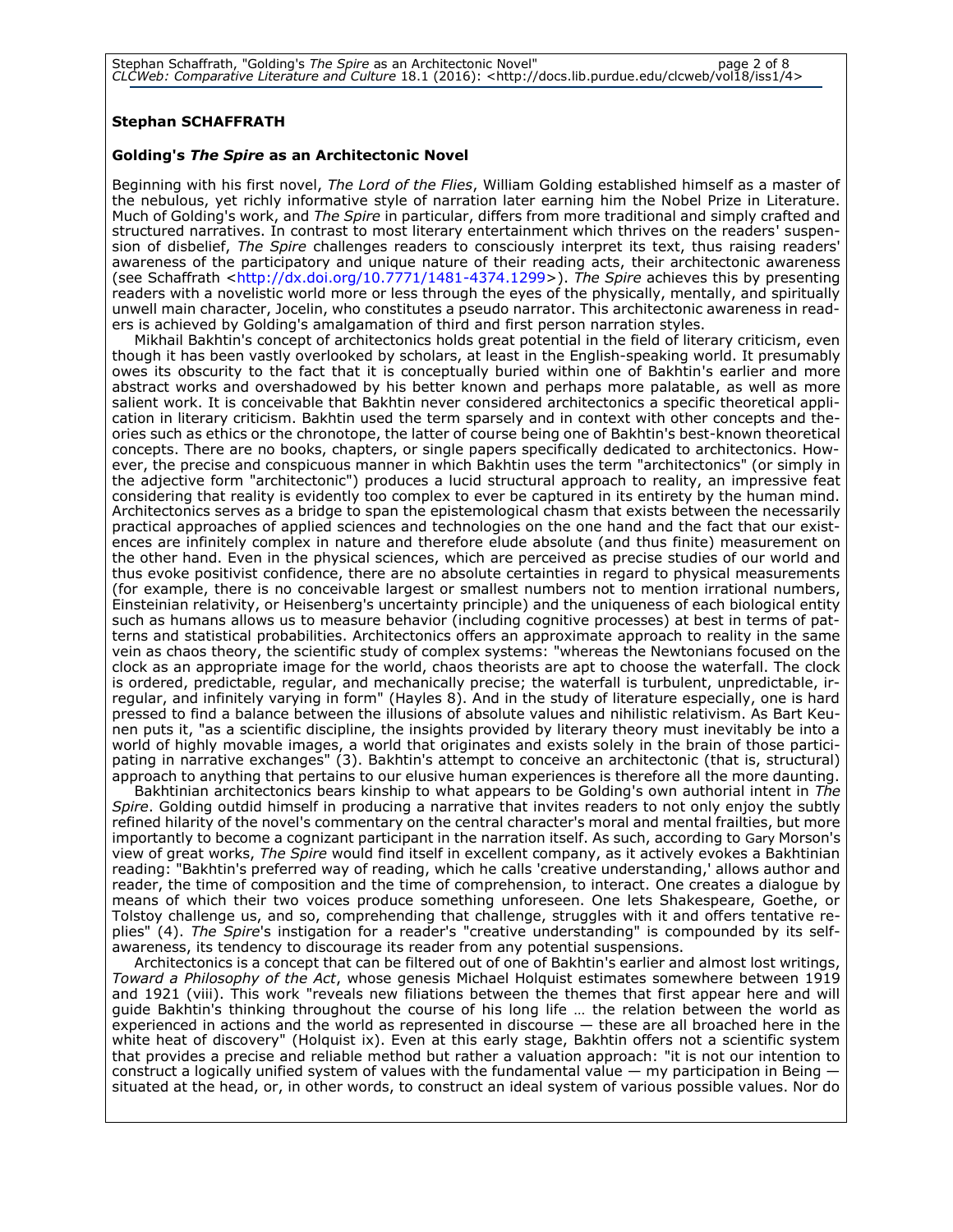we propose to give a theoretical transcription of values that have been actually, historically acknowledged by mankind, in order to establish such logical relations among them as subordination, co-subordination, etc., that is, in order to systematize them. What we intend to provide is not a system and not a systematic inventory of values, where pure concepts (self-identical in content) are interconnected on the basis of logical correlativity" (60-61). What is perhaps most notable about this approach is Bakhtin's devotion to studying "concrete" things while never forfeiting what Holquist terms Bakhtin's opposition "to any strict formalization" (xvii) and his "extraordinary sensitivity to the immense plurality of experience" (xx).

In Bakthin's discussion about the architectonic nature of experience one can thus detect the genesis for at least one particular Bakhtinian staple, the chronotope, when he discusses how an architectonic approach may put human experience of space-time framed realities in context with the all-too-human tendency and necessity of making sense (that is, valuation) of it all: "what we intend to provide is a representation, a description of the actual, concrete architectonic of value-governed experiencing of the world — not with an analytical foundation at the head, but with that actual, concrete center (both spatial and temporal) from which valuations, assertions, and deeds come forth or issue, and where the constituent members are real objects, interconnected by concrete event-relations in the once-occurrent event of Being (in this context logical relations constitute but one moment along with the concrete spatial, temporal, and emotional-volitional moments)" (*Toward* 61). This excerpt shows Bakhtin's early interest in using physical terminology to discuss philosophical issues and he seeks to marry the seemingly disparate disciplines of the natural sciences and the humanities. One can also see the beginnings of Bakhtin's discussion of the chronotope, what Bakhtin himself later describes as "the intrinsic connectedness of temporal and spatial relationships that are artistically expressed in literature" (*The Dialogic* 84) and what Keunen defines as "an imaginal construct or entity representing a temporal process that occurs in a spatial situation" (13). In Bakhtin's early efforts to produce "a description of the actual, concrete architectonic of value-governed experiencing of the world" (*Toward* 61), one can see the inkling of the chronotope: "the origin of experience in time and space is not what interests Bakhtin; instead, he is interested in the way in which the *effects* of experience are ordered by means of time and space" (Keunen 8). Keunen's emphasis on chronotopes as descriptors of imagination seems to build on the foundations Bakhtin lay in his early discussions of creating a method of better understanding "concrete event-relations in the once-occurrent event of Being" (*Toward* 61). Bakhtin's chronotope appears to be an extension of his early conceptualization of an architectonic understanding of our infinitely complex realities.

Bakhtin's early insistence on a "concrete architectonic of the actual world of the performed act" (*Toward* 54) is in no way contradictory to Bakhtin's later discussions on what happens when readers experience works of fiction. In Bakhtin's philosophy, imaginative performances such as the ones that are necessary for readers, as well as writers of fiction, are just as concrete and valid as any typically physical act. In his later essay "Forms of Time and the Chronotope in the Novel" Bakhtin uses similar language as in his early work: "in the literary artistic chronotope, spatial and temporal indicators are fused into one carefully thought-out, concrete whole" (*The Dialogic* 84) and "frequently in literature the chronotope of meeting fulfills architectonic functions" (*The Dialogic* 98). Bakhtin defines our world in terms of concrete experience, picking up roughly where Immanuel Kant left off, which is not completely surprising considering Bakhtin's thorough training in "classical and German thinkers" (Holquist xxii). For Bakhtin, everything (as well as every thing) in existence can best be described as events or occurrences and the focus is on the question of what happens in the here-and-now. More specifically, Bakhtin refers to these events and occurrences as acts or deeds, terms that are to be understood in the sense of experienced and participatory events: "I, too, participate in Being in a once-occurrent and never-repeatable manner: I occupy a place that cannot be taken by anyone else and is impenetrable for anyone else. In the given once-occurrent point where I am now located, no one else has ever been located in the once-occurrent time and once-occurrent space of once-occurrent Being. And it is around this onceoccurrent point that all once-occurrent Being is arranged in a once-occurrent and never-repeatable manner. That which can be done by me can never be done by anyone else. The uniqueness or singularity of present-on-hand Being is compellently obligatory" (*Toward* 40). Since no one can reproduce or even re-experience an event that has already occurred, Bakhtin defines all experiences as acts which occur once only within the space-time-continuum and are therefore irretrievably frozen within their own specific chronotopal coordinates within the four basic dimensions of width, height, depth, and time. In that sense, architectonics' participatory events or acts appear to constitute the very building blocks of what Bakhtin later calls "chronotopes." Readers experience texts as participatory acts in what Keunen calls "narrative images" which "do not belong to the text, as such, but instead represent forms of cognition; however, this does not entail that narrative images are unreal" (7). They are indeed the concrete building blocks of a reader's experience.

Architectonic acts are unique. One may attempt to produce and experience acts aimed at reproducing a former act and experience, but it is ultimately impossible to do the same thing twice. Any attempt at reproducing an act constitutes a new act, more specifically an act of attempted reproduction. No two acts are identical, since they cannot occur at the same time and place within the chronotopal universe.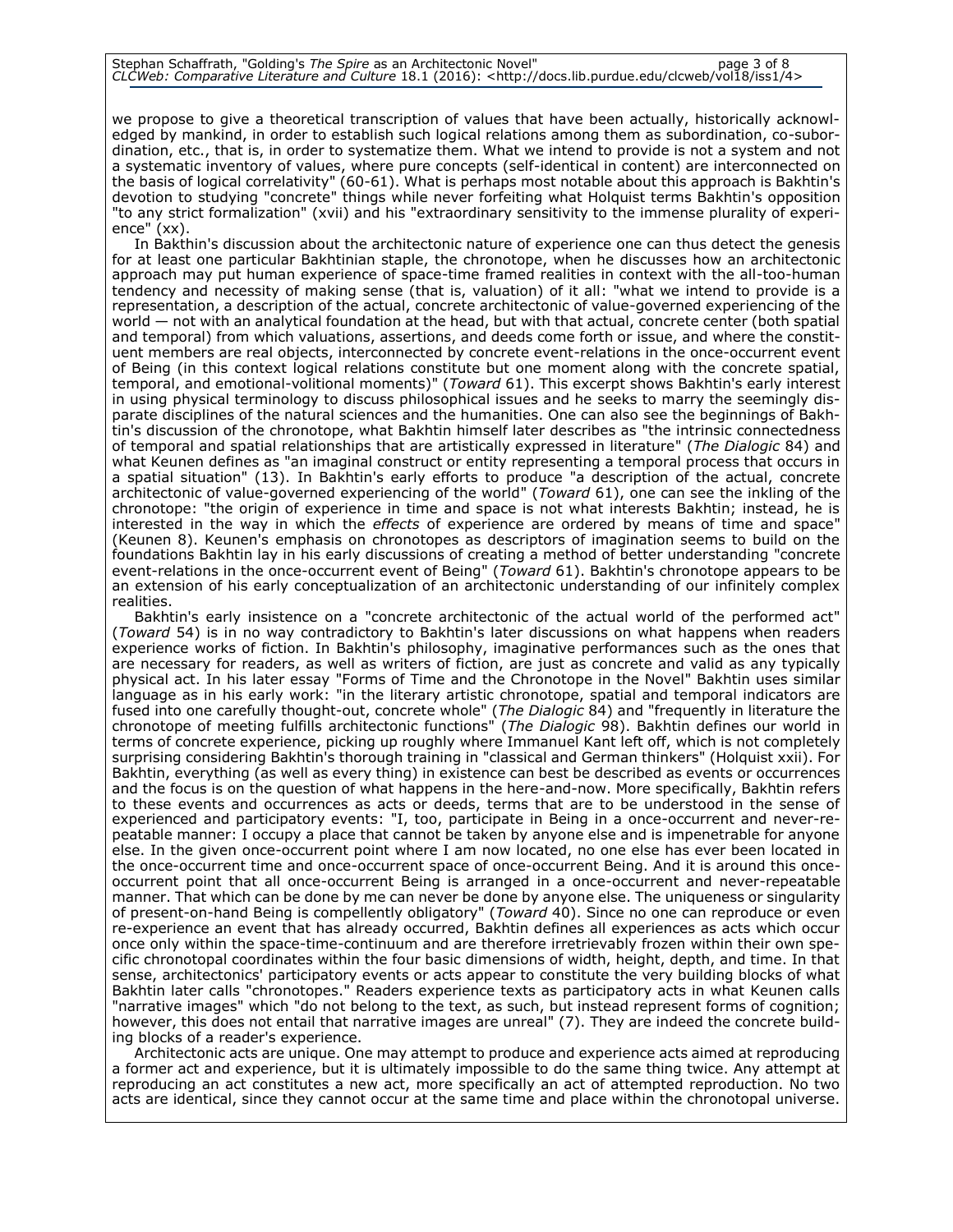# Stephan Schaffrath, "Golding's *The Spire* as an Architectonic Novel" page 4 of 8 *CLCWeb: Comparative Literature and Culture* 18.1 (2016): <http://docs.lib.purdue.edu/clcweb/vol18/iss1/4>

Each and every act is distinct no matter how similar or virtually identical two acts may appear. The main implication of such an architectonic recognition is that the world of architectonic acts is an infinitely complex one and that any of the acts that occurred in the past can only be described (by means of a new act), but never reproduced or relived. Anything that happens only happens once. Any perceived recurrence is an illusion or a futile attempt of a reproduction, reenactment, or reliving. Such an act constitutes a new act in and of itself. An occurrence (or act) may be very similar to those of the past, but it cannot happen exactly the same way again, no matter how minute or imperceptible the differences may be. And, more importantly, the uncontrollable dimension of time makes it impossible to relive an act twice at precisely the same point of time. Any novel that consciously makes readers aware of this infinitely complex, yet concrete architectonic essence of our space-time existence and thus comments on the necessarily artificial nature of the narration act may be called an architectonic novel. Such works of literature help raise readers' awareness of the complexity of the reading act as well as the complexity of their own existence, instead of presenting them with an artful smokes-and-mirrors illusion of a simpler (and perhaps nicer, more palatable) concept of reality. Such novels encourage readers to look through the deceptively static appearance of the printed words and — by implication —the deceptively static appearance of all narratives that make up our human experience.

Bakhtin's insights on how humans tend to create simplified perceptions of reality instead of engaging in a thoroughly cumbersome analysis appears to be shared by Golding. *The Spire*, in particular, provides a narrative approach that takes readers on an architectonic adventure. It does so by breaching the traditional boundary that exists between first and third person narration norms and by presenting readers with nebulous narrative descriptors which exemplify the limits of human perception, which in turn serve as a literary commentary on the architectonic nature of our reality. Golding's main character and pseudo narrator, Jocelin, does not simply represent another example of the stereotypically unreliable character, as one may suspect, even though he certainly does not appear to be of lucid mind. Jocelin's perceptions and assertions are certainly not meant to be taken as narrative absolutes. They are to be understood as Jocelin's own personal once-occurrent, never-repeatable participatory acts. The novel vacillates very subtly between first and third person narration, or more precisely, the perceptions of first and third person narration. As such, we are presented with an evidently created narrative, one that is to be understood as the narrator's own once-occurrent, never-repeatable participatory narration act that readers may receive by means of their own once-occurrent, never-repeatable participatory interpretation act. While these architectonic acts may be applied to all narratives (and everything we do, for that matter), *The Spire*'s unique narration style is apparent in its willful artificiality.

*The Spire* models the complex reality of immediate and personal experiences Bakhtin discusses in *Toward a Philosophy of the Act*. *The Spire* entertains readers by demanding their active cerebral participation, not unlike an invitation to pose as secondary or tertiary narrators, and thus as co-creators of a continuously evolving story. Golding's style invites and even demands active reading, the kind of reading act that consciously draws readers into the act of deciphering this text's complex meanings, in contrast to the more passive unconscious and even subconscious reading acts that most examples of written entertainment elicit. Golding lures his readers into this novel with the overtly simplistic, yet effective plot of the old cliché "pride comes before the fall." He then pounces on his more or less unwitting readers with tremendous psychological depth, in particular the psychological depth of his main character and by proxy the readers themselves. Although *The Spire* has not before been brought into context with architectonics itself, several scholars pointed out the complexity of the novel, which certainly pertains or at least relates to what Bakhtin describes as architectonic. One of the novel's earliest critics, David Skilton, opined that "it is a novel which absolutely demands to be read twice" (45). *The Spire* tends to elude readers in its exploration of the mind of the main character, Jocelin. Readers often have to half-guess and assume who says and who thinks what.

*The Spire* has been no exception among Golding's novels in that it triggered an avalanche of critical response. The variety of the types of critical commentary on *The Spire* is the first indication that one is dealing here with a complex piece of literature, a novel that resists a unanimous response. Although initial sales were good, the early critical response "tended to be, to say the least, guarded" (Crompton 64). For instance in 1967 Derek Roper along with "most critics [was] disappointed by … *The Spire*" (19). However, the majority of more recent scholars and critics who published discussions on *The Spire* are intrigued with the seemingly never ending source of interpretations that this novel appears to offer. The fact that *The Spire*, along with other thoroughly discussed and interpreted Golding novels, still elicits new and fresh responses suggests that early critics underestimated its seemingly simplistic plot and overlooked the complexity that lurked underneath the surface of its veneer. In this context, Jeanne Delbaere's interpretation proves to be insightful: "on first reading *The Spire* the reader is apt to find its structure as clear as Jocelin's vision at the beginning of the book when he saw the spire–the diagram of his prayer–sketched with simple geometric lines against the sky … By adding to the spatial and temporal structure of his work the organic 'growth of a plant,' Golding has succeeded in giving it a new dimension in which past and present are blended and the different interpretations woven together in a complex whole infinitely richer than the mere sum of its components" (107). Delbaere's description of Jocelin's visions as an organic and dynamic spire is quite instructive and in tune with an architectonic reading.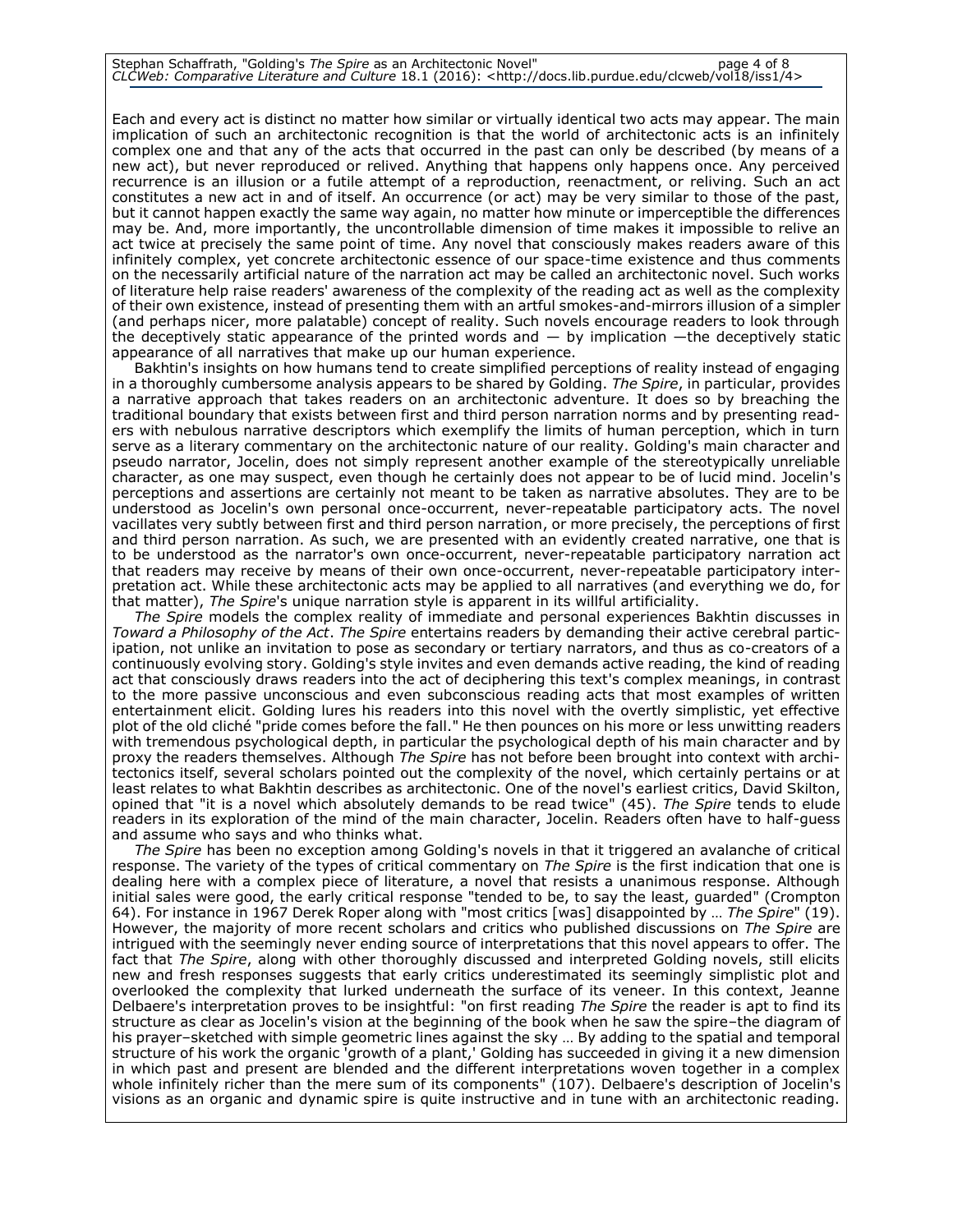# Stephan Schaffrath, "Golding's *The Spire* as an Architectonic Novel" page 5 of 8 *CLCWeb: Comparative Literature and Culture* 18.1 (2016): <http://docs.lib.purdue.edu/clcweb/vol18/iss1/4>

At first glance, the novel is just a simple plant. But, at closer scrutiny, the dynamic and organic nature becomes apparent and discounts any ultimate claims about its structure. The narrative explores its environment in the same way that a vine creeps in search for fertile ground and sunlight.

Similar to Delbaere, who discusses the organic characteristics of *The Spire*, Margaret Hallissy provides another aspect of the novel's complexity: the interdependence of Christian and Pagan aspects: "Paganism is to Christianity as the cellarage is to the spire; one is built on the other, but neither replaces the other" (330). This dualistic aspect is nevertheless a complicated one. Instead of a simple battle between two opposing forces, readers are presented with a yin-yang relationship, akin to Taoist thought. Neither side is complete without its opposite. This is not merely a clearly architectonic aspect of *The Spire*, despite the structural nature of the concept. It may lend itself more to a discussion on heteroglossia (another Bakhtinian concept discussed in his *The Dialogic Imagination*) as the two opposing aspects are related to one another within their complex historical webbings, and neither can be strictly divorced from the other. Yet, one may go one step further than Hallissy and interpret Golding's treatment of these two concepts of Christianity and Paganism (which clearly carry strong meaning within the Western psyche) as another architectonic commentary on how readers (as well as critics) create their own interpretation of what Paganism and Christianity exactly mean. So, perhaps this is another example of built-in interactive reading technique, the kind that sets up unsuspecting readers for a surprising discovery of self, not unlike Bakhtin's contemplation of his own architectonic being, as quoted earlier: "I occupy a place that cannot be taken by anyone else and is impenetrable for anyone else. In the given once-occurrent point where I am now located, no one else has ever been located in the once-occurrent time and once-occurrent space of once-occurrent Being" (*Toward* 40). Readers are challenged to define their own "once-occurrent Being" in relation to the question of Christianity and Paganism, in context within as well as without the novel, at every step of the way of their own chronotopal journeys as participants in the cosmic comedy.

Skilton calls *The Spire* "almost willfully obscure" and makes an important point: "the difficult thing to decide on first reading *The Spire* is whether it is exceedingly obvious or extremely subtle … The paradoxical impression of simplicity and complexity that one has at first arises from … fairly obvious qualities in Golding's writing" (45). And Paul Crawford in his contribution to Golding's life's work, perhaps comes closest to a discussion of architectonics as he delves deeply into some of Bakhtin's other concepts, in particular the carnivalesque: "as with his earlier experimentalism in *Pincher Martin*, *Free Fall*, and *The Spire*, Golding employs the fantastic and carnivalesque modes nonsatirically as part of an epistemological commentary on the constructed, fragmented, and indeterminate nature of reality" (9). *The Spire*'s narration style and perspective is the novel's prime example of architectonic nature. Golding directly challenges readers to simultaneously immerse themselves in the narration/reading experience and become conscious of its distinctness as an act of narration/reading. At first sight, *The Spire* appears to be written from a third-person, omniscient-narrator perspective. At closer scrutiny, the narration perspective becomes less clear. While the novel is narrated by an anonymous voice whose owner has no apparent role in the story itself, and while this narrator is able to see into his main character's mind in the tradition of the omniscient narrator, *The Spire*'s narration style could not be confidently described as third person or omniscient, objective, or even completely uninvolved. It is more of a blend of traditional third person and first person perspectives (Redpath 137). The narrator delves deeply into the mind and emotions of Jocelin, so deeply in fact, that Jocelin's thoughts and feelings are directly expressed by the narrator as if they were the narrator's own. It is almost as if the narrator temporarily becomes Jocelin (or vice versa) whenever the content of narration becomes so intense, immediate, and personal that it warrants the more immediate voice of the first person narrator.

This happens already early in the novel. Golding eases his readers into a world where first and third person narration intertwine into something that could be called an architectonic narrative consciousness. The following is a good example: "He shook his head in rueful wonder at the solid sunlight. If it were not for Abel's pillar, he thought, I would take the important level of light to be a true dimension, and so believe that my stone ship lay aground on her side; and he smiled a little, to think how the mind touches all things with law, yet deceives itself as easily as a child. Facing that barricade of wood and canvas at the other end of the nave -- and now that the candles have gone from the side altars, I could think this was some sort of pagan temple; and those two men posed so centrally in the sun dust with their crows (and what a quarry noise and echo as they lever up the slab and let it fall back) the priests of some outlandish rite -- Forgive me" (6). Shortly after, Golding presents another excellent architectonic moment in which readers are left to wonder who narrates the story, thus illuminating the constructed and therefore architectonic nature of the narration as well as reading processes: "As if the knowing was cue for entry in an interlude, he heard a latch lift in the northwest corner and a door creak open. I shall see, as I see daily, my daughter in God!" (7). This is soon followed by yet another excellent example. We are witnessing as Jocelin ponders the beginning of the long awaited building project: "Courage. Glory be. It is a final beginning. It was one thing to let him dig a pit there at the crossways like a grave for some notable. This is different. Now I lay a hand on the very body of my church. Like a surgeon, I take my knife to the stomach drugged with poppy. And his mind played for a while with the fancy of the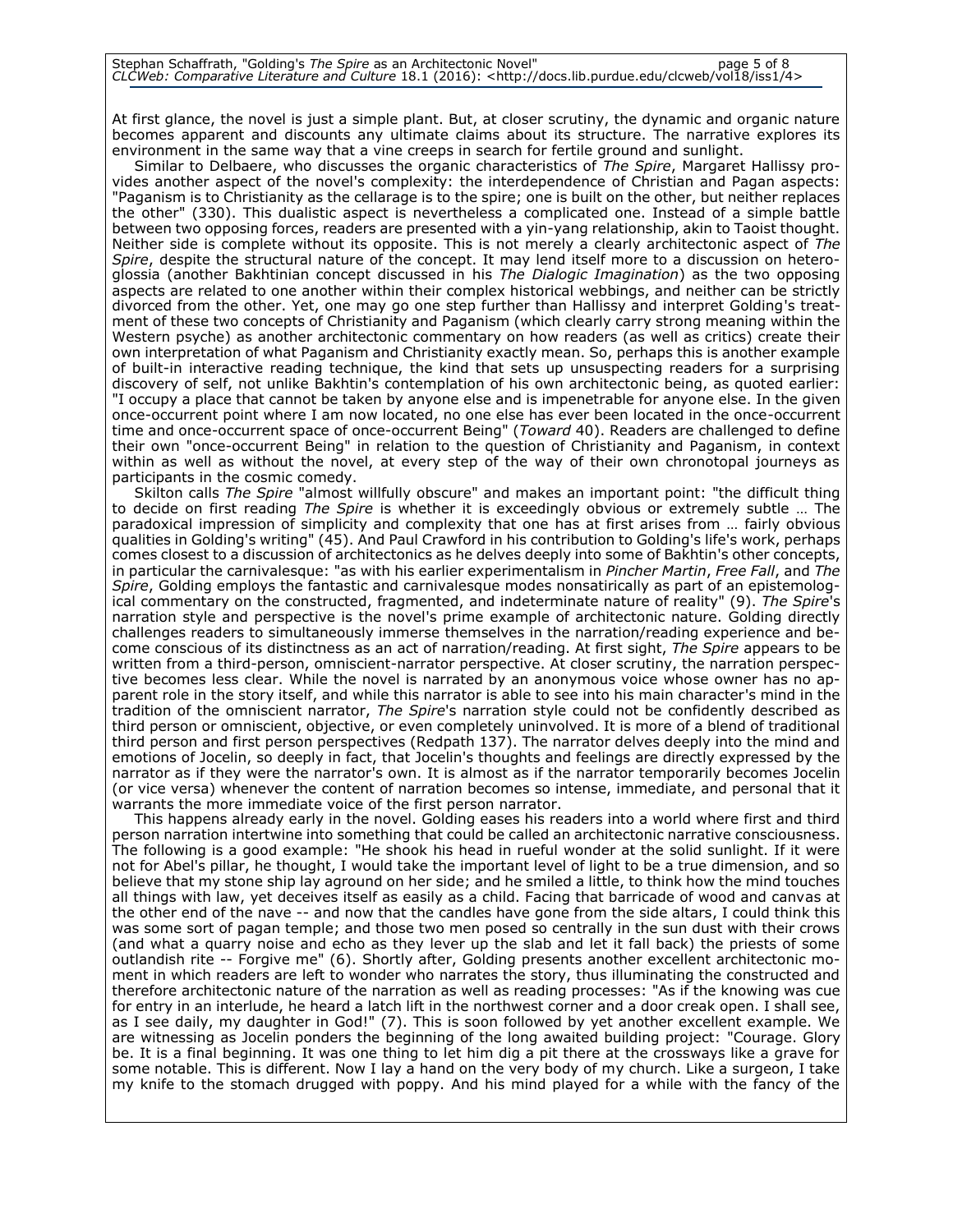drug, thinking that the thin sound of mattins was the slow breathing of the drugged body where it lay stretched on its back" (9).

The above text delves deeply into the mind of Jocelin without clearly marking it as anything other than part of the third-person narration. The narrator seems to identify with Jocelin's thoughts. Such intimate exploration of Jocelin's mind is certainly appropriate here considering how intensely the narration focuses on Jocelin or more precisely, on Jocelin's thoughts and emotions. And while the narrator senses Jocelin's consciousness, Jocelin himself believes to sense the cathedral's consciousness, as if it were a living body, as if he himself were literally the outstretched man lying on his back, as Jocelin pictures it. So here is an indication that Golding is commenting on the interrelated nature of human consciousness and the complex intricacy between consciousness and the natural world it observes, represented by the converged corpora of Jocelin and the cathedral. There seems to be an attempt here to tear down the walls that neatly separate the narrator from the protagonist, and in this case even the walls between the protagonist and the anthropomorphized cathedral. Each subject of narration is imbued with consciousness. The readers, as co-creators of the narrative, are challenged to imbue themselves with consciousness. Readers are confronted with Golding's overtly crafted constructions (his narrative architecture, one may posit), not only inviting readers' awareness but their conscious participation. Golding's blending of first and third person perspectives helps this novel avoid the shackles of narrative conventionality. This characteristic contributes to the dynamism and complexity of this novel, to its architectonic nature. Readers experience a novel that calls into question the very conventions of narrative traditions. Golding alerts readers to the artificial nature of narration.

The description of Jocelin's visions of and encounters with his guardian angel are of particular interest. The angel is especially important in regard to how Golding crafts Jocelin's consciousness. As a representation of both delusion and wishful projection, the angel's depiction serves as a window into an important part of his consciousness. Jocelin mistakes the physical manifestation of his spinal affliction for a messenger from heaven; he mistakes the spinal inflammation's warming sensation as a sort of comfort sent from god. As the warming sensation turns into a smarting pain, he feels that the angel is morphing into a demon. Instead of realizing that he is afflicted by a physiological condition, he further rationalizes his condition in spiritual terms: "the angel stayed with him and he said before he fell asleep: I need you! Before today I didn't really know why. Forgive me! And the angel warmed him. But as to keep him humble, Satan was permitted to torment him during the night by a meaningless and hopeless dream" (59). During the spire's construction everything Jocelin experiences is put into a religious perspective on a grand scale. Jocelin finds himself an important player in the midst of a Miltonian epic battle between the forces of good and evil, in accordance with both the Church's teachings and Jocelin's own interpretation thereof. He sees himself as an essential actor within that epic, a faithful agent of God who is being tempted and tested in similar fashion to the ways in which the Bible's greatest protagonists were tempted and tested. He sees himself on a level with Biblical characters such as Abraham, Moses, and even Jesus. And that is certainly the genesis of Jocelin's tragic flaw or sin, namely delusional pride. Jocelin's hamartia is perhaps not so much the result of misguided spiritual zeal as it is Jocelin's lack of architectonic awareness, his ability to divorce his own acts from those of others, especially the Biblical characters with whom he identifies.

Jocelin believes himself to be in direct touch and even in communion with the celestial and demonic powers that rule the universe, and his consciousness reflects the extent of his delusions in the strong intimacy that he feels towards these supernatural forces. In fact, the further we go into the novel the more it becomes apparent that Jocelin sees himself as the third party of a cosmic triumvirate consisting of god, satan, and himself. It appears that, in his own mind, Jocelin represents humanity — Jocelin as the new Adam. As Jocelin believes to do god's work, he feels himself constantly visited by Satan who is trying to destroy his willpower and the physical manifestation thereof, the spire. We can see the intimacy between the third person narrator and Jocelin, and between Jocelin and Satan perhaps most closely during the August gale that threatens to destroy the almost completed spire: "he [Jocelin] lifted his head a little and squinted into the grey light, across the useful grave; and at that moment, Satan in the likeness of a cosmic wildcat leapt off all four feet on the northern horizon and came screaming down at Jocelin and his folly" (168). The narrator eventually and gradually yields more and more indications that Jocelin is suffering from a highly vivid and even perilous imagination, one that seeks sameness between himself and the greats of the Church's teachings and traditions. Instead of appreciating architectonic uniqueness, Jocelin yearns for sameness, absolutes, even homogeneity. Within this passage, readers experience Jocelin's illusions on a very personal level. There is no overt mention that Jocelin is mistaken or that he suffers from psychological disorders. Readers are provided with a glimpse of Jocelin's emotional experience, which is very real to Jocelin and therefore represents an architectonic act. As readers gradually explore the world of Jocelin's emotions, experiences, and interactions with real and imagined characters they are placed in a situation that facilitates and perhaps even encourages empathy with the complex nature of Jocelin's condition. Angels, demons, the anthropomorphized cathedral, even Satan himself all play unique roles within Jocelin's consciousness. They are part of his complex (if not schizophrenic) personality.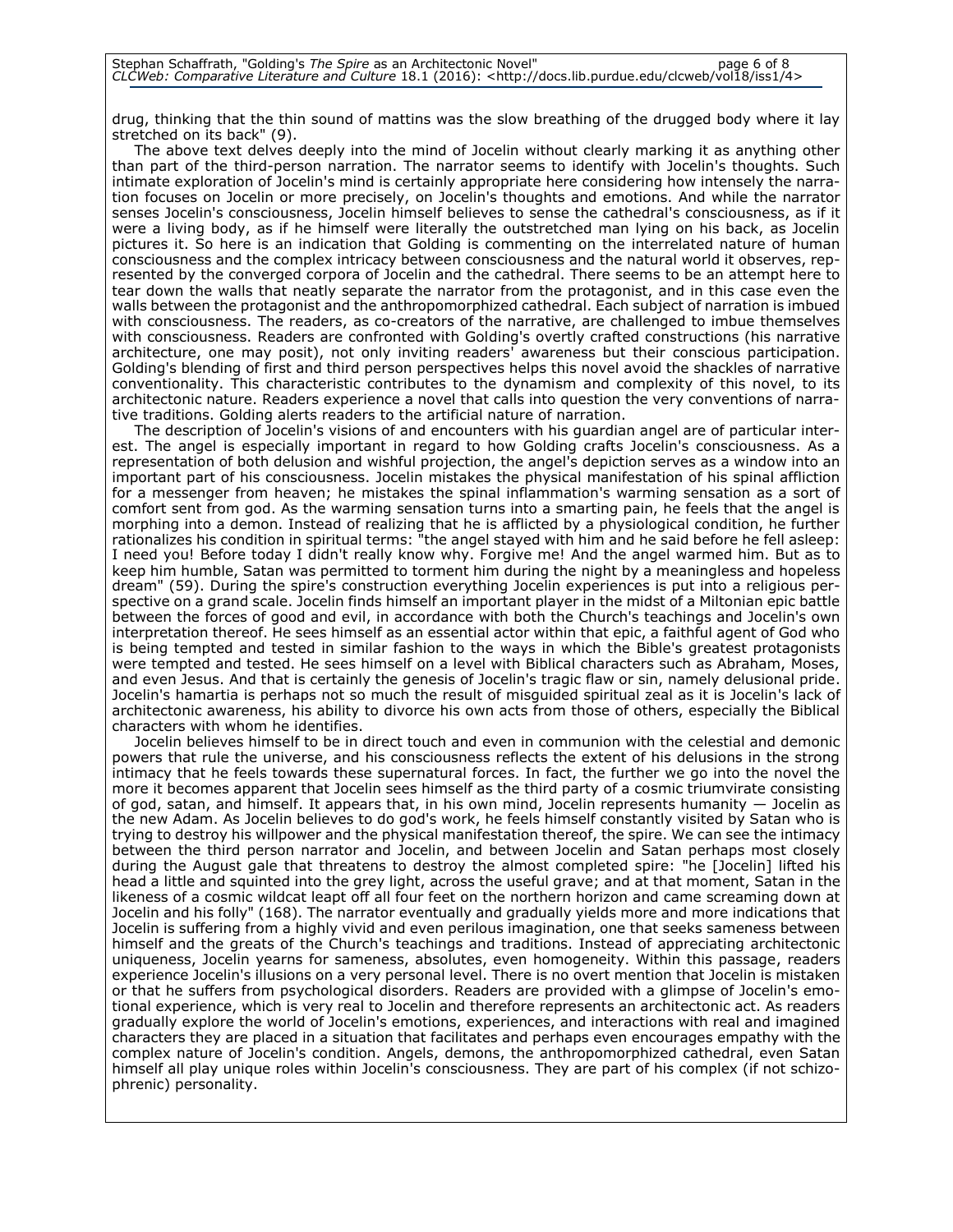# Stephan Schaffrath, "Golding's *The Spire* as an Architectonic Novel" page 7 of 8 *CLCWeb: Comparative Literature and Culture* 18.1 (2016): <http://docs.lib.purdue.edu/clcweb/vol18/iss1/4>

It would have been easier for Golding to simply describe and categorize Jocelin as a delusional or mentally ill man and could have possibly averted some of the early negative criticism if he had chosen a more translucent style. Instead Golding fashioned a narrating voice that intimately traces Jocelin's experiences. Readers are not exactly told that Jocelin is mentally unwell, yet they are exploring Jocelin's symptoms. Readers learn about Jocelin simultaneously through the inside of Jocelin's mind and from the outside through an intimate, yet third person narrator's perspective. Jocelin and the narrator both experience the same event, yet each character's experience of the same event constitutes a distinct act in itself, despite the fact that these two experienced acts appear to blend together at times. As readers follow the narrator's exploration of Jocelin's adventures they are presented with both Jocelin's and the narrator's perspectives. *The Spire*'s multiplicitous narration technique can be seen as a commentary on the once-occurrent, never-repeatable nature of acts of narration, of immediate experience, and even of having one's story narrated by another (the presence of multiple voices is related to another two of Bakhtin's concepts: heteroglossia and dialogism: see *The Dialogic passim*). As readers follow this intricate relationship between *The Spire*'s narrator and its protagonist, the question is raised whether they, the readers, may have a similar relationship to the text. Readers may constitute a third party to this narrative, not unlike what Phillip Redpath observes: "the reader becomes the second protagonist" (124). Redpath calls the text "a fusion of inside and out, the inside of the text and the outside, of Jocelin's 'I' and that of the reader" (137).

The interwoven relationship between Jocelin's consciousness and that of the narrator is only one aspect of the novel's architectonic nature. Large parts of the novel take part in Jocelin's deluded and sometimes even drugged mind. Other parts simply focus on Jocelin's emotions and responses to other characters. In this novel, there is very little in terms of definite, clear, or objective description that may cater to our all-too-human positivistic needs. For the most part, readers are exposed to flashes of information: raw data that has not been neatly analyzed, categorized, or filtered for easy digestion. *The Spire* resembles a mosaic of reflections that are just there: raw, unprocessed, not yet masticated or categorized, depictions of experiences that are as close to the once-occurrent, never-repeatable act as can possibly be reproduced in a novelistic text. *The Spire* masterfully dons the cloak of once-occurrence and never-repeatability and thus allows a glimpse of the complexity of a person's experience as it happens. Since Jocelin is a very emotional character who is led by forces most people would categorize as the figments of a deluded imagination, these little once-occurrent, never-repeatable flashes of experiences and emotions are especially vibrant in their forcefulness, complexity, as well as concreteness. They are real, at least in a phenomenological as well as an architectonic sense. The following excerpt is a good example: "Yet before the sun had gone, he found he was not alone with his angel. Someone else was facing him. This creature was framed by the metal sheet that stood against the sky opposite him. For a moment he thought of exorcism, but when he lifted his hand, the figure raised one too. So he crawled across the boards on hands and knees and the figure crawled towards him" (149). Jocelin's experience of catching a glimpse of his own reflection in a sheet metal used for redirecting sunlight into the pit under the crossways is conveyed in small empirical and emotional tidbits. We are not told "And Jocelin looked in the mirror." Little by little, readers are given Jocelin's experienced impressions — as little pieces of the puzzle — until they have enough pieces to make an educated guess that the ghostlike, almost ghoulish apparition is in fact Jocelin's reflection.

Just then Jocelin slowly begins to understand that he has undergone a physical transformation, one that parallels the emotional and spiritual ones. He realizes that his physical self-image no longer applies. As the puzzle pieces of once-occurrent, never-repeatable acts fall into place, he begins (as do the readers) to understand that he has changed into a somewhat monstrous and uncanny figure that sports a "wild halo of hair … skinny arms and legs that stuck out of a girt and dirty robe … eyes, deep in sockets over which skin was dragged–dragged too over the cheekbones, then sucked in … nose like a beak and now nearly as sharp, the deep grooves in the face, the gleam of teeth" (149). Jocelin is shocked to see his reflection in the mirror, the image of a demonic creature rivaling some of Hieronymus Bosch's fantastic inceptions. Only slowly does it sink in that the construction of the spire, what he believes to be a service to god and "a prayer in stone," is turning him into a fallen (or falling) creature.

Jocelin's character is ultimately difficult to define. Readers are provided with certain traits and characteristics that tend to apply, but it is practically impossible to absolutely define him. He is a character in between categories and he is a character in evolution. For instance, he is a medieval character, but Golding didn't even intent for *The Spire* to be a particularly medieval or historical novel (Golding qtd. in Biles 98). Jocelin is a high-ranking church official, but he is also the pawn of a practical joke between the former king and his mistress, Jocelin's Aunt Alison. He is trying to serve god, but really he is catering to the sin of pride. Jocelin's spire is supposed to exalt god, but really it is destroying the community of worshipers, and the building project turns the church into a quasi-pagan temple and whorehouse (see Hallissy). Jocelin's angel is sometimes a comforter and sometimes a fiend. And, Jocelin is somewhere in between victimizer and victim, or perhaps he is both. So many of the people around him fall victim to his reckless and radical behavior, but he himself is also suffering injustices. For instance, his visions are doubtlessly encouraged by medieval church mysticism that seeks god manifested in every aspect of everyday life. Jocelin's spinal disease certainly contributes to his downfall and his poor judgment. And,